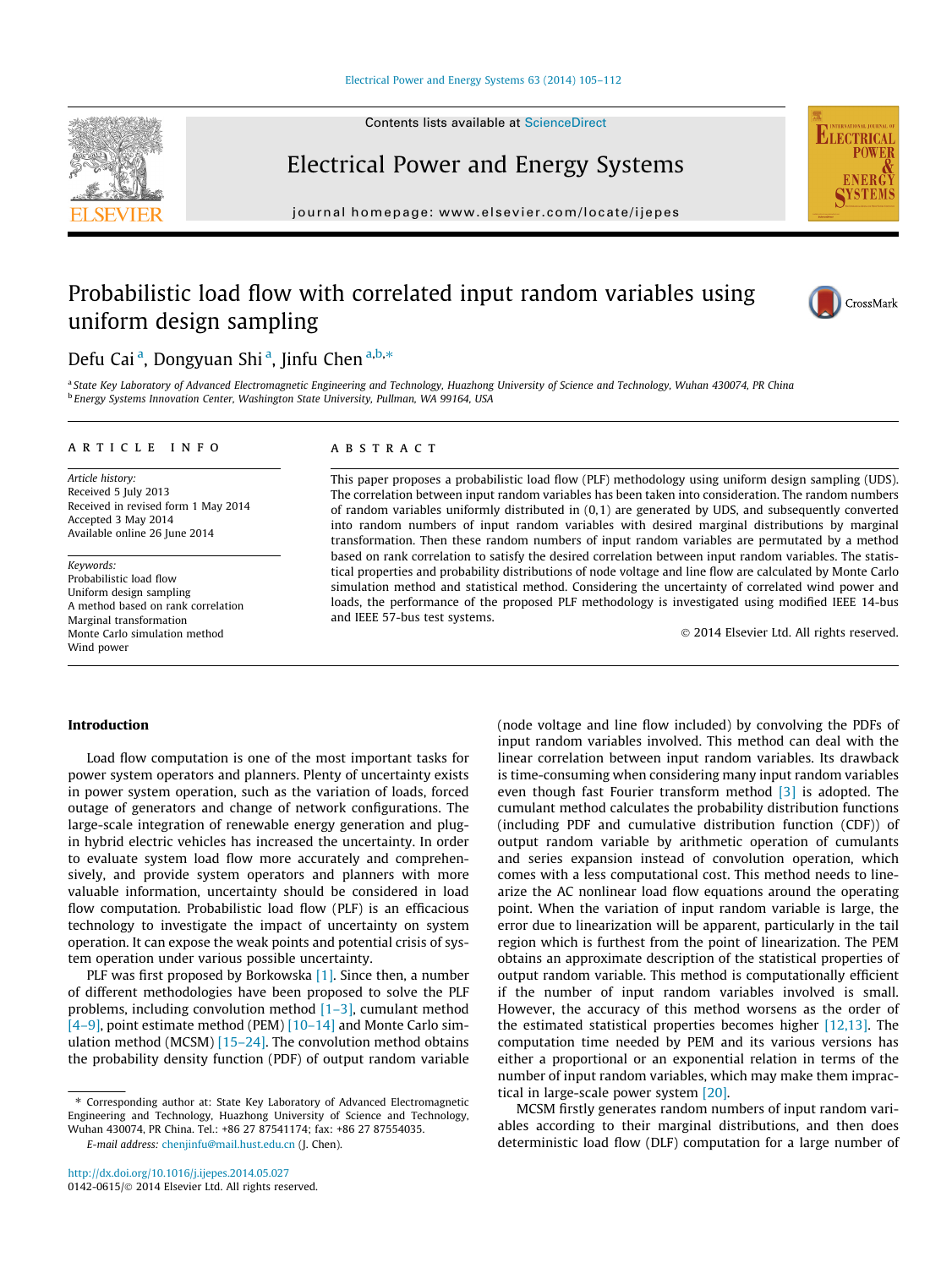times with inputs of these random numbers to obtain the probability distributions of output random variables. This method can use the exact nonlinear load flow equations and does not need miscellaneous simplifications or complicated mathematical computation. The number of simulations needed to obtain an accurate result by MCSM is independent of system size [\[9\].](#page--1-0) Once this method is converged, all the distribution functions of output random variables are simultaneously obtained [\[7\]](#page--1-0). So it is considered to be the most accurate, flexible and robust PLF method [\[18\].](#page--1-0) Traditional MCSM with simple random sampling (MSRS) can achieve a considerably high accuracy when the sample size is large enough. This method is always adopted as a reference to check the accuracy of other PLF methods [\[3–20\]](#page--1-0), but its drawback is the need of a large number of simulations.

In order to reduce the computational effort of MCSM and preserve its advantages, a PLF methodology using MCSM with uniform design sampling (MUDS) is proposed in this paper. The uniform design sampling (UDS) technique was first proposed in 1996 [\[25\]](#page--1-0), which generates random numbers of random variable uniformly distributed in (0,1). Two important enhancements to the UDS proposed in [\[25\]](#page--1-0) are introduced. The first one is to expand the original UDS to generate random numbers of input random variable with any desired marginal distribution by marginal transformation. The second one is to handle the correlation between input random variables by a method based on rank correlation. Performance of MUDS is investigated using modified IEEE 14-bus and IEEE 57-bus test systems. The uncertainty and correlation of wind power and loads are considered. The results obtained by MUDS are compared with those got by MSRS with regards to both accuracy and execution time criteria.

The remainder of this paper is organized as follows. Section 'Load flow solution' briefly reviews the load flow solution of power system. Next, in Section 'MUDS method', the MUDS method and its computational procedure are analyzed. The performance of MUDS and MSRS is studied in Section 'Case study'. Conclusions are drawn in Section 'Conclusion'.

#### Load flow solution

Load flow computation is a basic task for the analysis of steadystate as well as dynamic performance of power system. The nonlinear form of AC load flow equations can be expressed as follows:

$$
\begin{cases}\nP_i = V_i \sum_{k=1}^n V_k (G_{ik} \cos \theta_{ik} + B_{ik} \sin \theta_{ik}) \\
Q_i = V_i \sum_{k=1}^n V_k (G_{ik} \sin \theta_{ik} - B_{ik} \cos \theta_{ik})\n\end{cases} \tag{1}
$$

$$
\begin{cases}\nP_{ik} = -t_{ik}G_{ik}V_i^2 + V_iV_k(G_{ik}\cos\theta_{ik} + B_{ik}\sin\theta_{ik})\\Q_{ik} = (t_{ik}B_{ik} - b_{ik0}/2)V_i^2 + V_iV_k(G_{ik}\sin\theta_{ik} - B_{ik}\cos\theta_{ik})\n\end{cases}
$$
\n(2)

where  $P_i$  and  $Q_i$  are the active and reactive power injections at bus i.  $V_i$ and  $V_k$  are the voltage magnitudes at buses *i* and *k*.  $G_{ik}$  and  $B_{ik}$  are the real and imaginary parts of the admittance matrix of branch ik.  $\theta_{ik}$  is the difference in voltage angles between buses *i* and *k*.  $P_{ik}$  and  $Q_{ik}$  are the line active and reactive powers in branch *ik*.  $t_{ik}$  is the transformation ratio of branch *ik.*  $b_{ik0}$  is the susceptance of branch *ik.* 

Let  $W$  (the boldface symbol denotes a vector or matrix in this paper) be the input vector of active and reactive power injections,  $X$  be the state vector of bus voltage magnitudes and angles,  $Z$  be the output vector of line active and reactive powers. The nonlinear form of AC load flow equations can be expressed in terms of vector:

$$
\begin{cases}\n\mathbf{X} = f(\mathbf{W}) \\
\mathbf{Z} = g(\mathbf{X}) = g(f(\mathbf{W}))\n\end{cases}
$$
\n(3)

where  $f$  and  $g$  are the nodal power and line flow functions, respectively.

The DLF uses specific values of input vector  $W$  to calculate the specific values of state vector  $X$  and output vector  $Z$ . In the PLF problem, the input vector  $W$ , state vector  $X$  and output vector  $Z$ are random variable vectors, which can be described by statistical properties and probability distributions. The convolution method convolves the PDFs of input vector  $W$  to obtain the PDFs of state vector  $X$  and output vector  $Z$ . Cumulants of input vector  $W$  are adopted in the cumulant method. The cumulants of state vector  $X$  and output vector  $Z$  are calculated with simple arithmetic process due to properties of cumulants. The first several statistical moments of input vector W are used in PEM. For example,  $2m + 1$  PEM uses mean, standard deviation, coefficients of skewness and kurtosis to construct three estimated points often named concentrations to represent input vector W. MCSM generates N random numbers of input vector W according to its probability distribution and does DLF computation for N times to obtain the N values of state vector  $X$  and output vector  $Z$ . Then the statistical properties and probability distributions of state vector  $X$  and output vector Z can be calculated by statistical method.

### MUDS method

The procedure of MUDS method can be divided into two main steps, including random numbers generation of input random variables and load flow computation. The basic requirement of random numbers generation of input random variables is to ensure that the generated random numbers preserve both marginal distributions and correlation relationships of input random variables. The values of output random variables can be calculated by doing DLF computation with the random numbers generated above. Then the statistical properties and probability distributions of node voltage and line flow can be obtained by statistical method. Random numbers generation of input random variables mainly contains three steps: (1) Generate random numbers of random variables following uniform distribution on the interval (0,1) by UDS technique; (2) Transform these random numbers to obtain random numbers of input random variables with desired marginal distributions by marginal transformation; (3) Permutate the generated random numbers of input random variables by a method based on rank correlation.

#### UDS technique

In order to improve the efficiency of experimental design, the uniform design was proposed by Fang and Wang [\[26,27\]](#page--1-0), which is a type of ''space filling'' designs. The uniform design seeks to design experimental points uniformly scattered on the domain in a deterministic uniform way. It has been widely applied in manufacturing, system engineering and natural sciences [\[28,29\]](#page--1-0). In order to overcome the deficiency of lack of the randomness of statistical analysis, an improvement was proposed, which is the UDS technique. Let N be the sample size of random variable vector  $Y_{1 \times m} = [y_1,...,y_m]$ , which follows uniform distribution on the interval (0,1). The steps of generating random numbers of vector  $Y_{1 \times m}$ by UDS technique are as follows [\[25\]](#page--1-0):

- (1) Let  $\Lambda$  be an infinite subset of the positive integer and  $n$ belongs to  $\Lambda$ . Generate a positive integer vector  $H_{1 \times m}$  =  $[h_1, \ldots, h_m]$  which satisfies these conditions  $h_1 = 1$ ,  $1 < h_j < n$ ,  $h_i \neq h_j$  for all  $i \neq j$ .
- (2) Obtain a vector  $\mathbf{B}_{1 \times m}$  = [ $b_1$ , ..., $b_m$ ] by selecting m independent and identically distributed elements from multinomial distribution  $\begin{pmatrix} 0 & 1 & \cdots & N-1 \\ \frac{1}{N} & \frac{1}{N} & \cdots & \frac{1}{N} \end{pmatrix}$  $(0, 1, N, 1)$ .